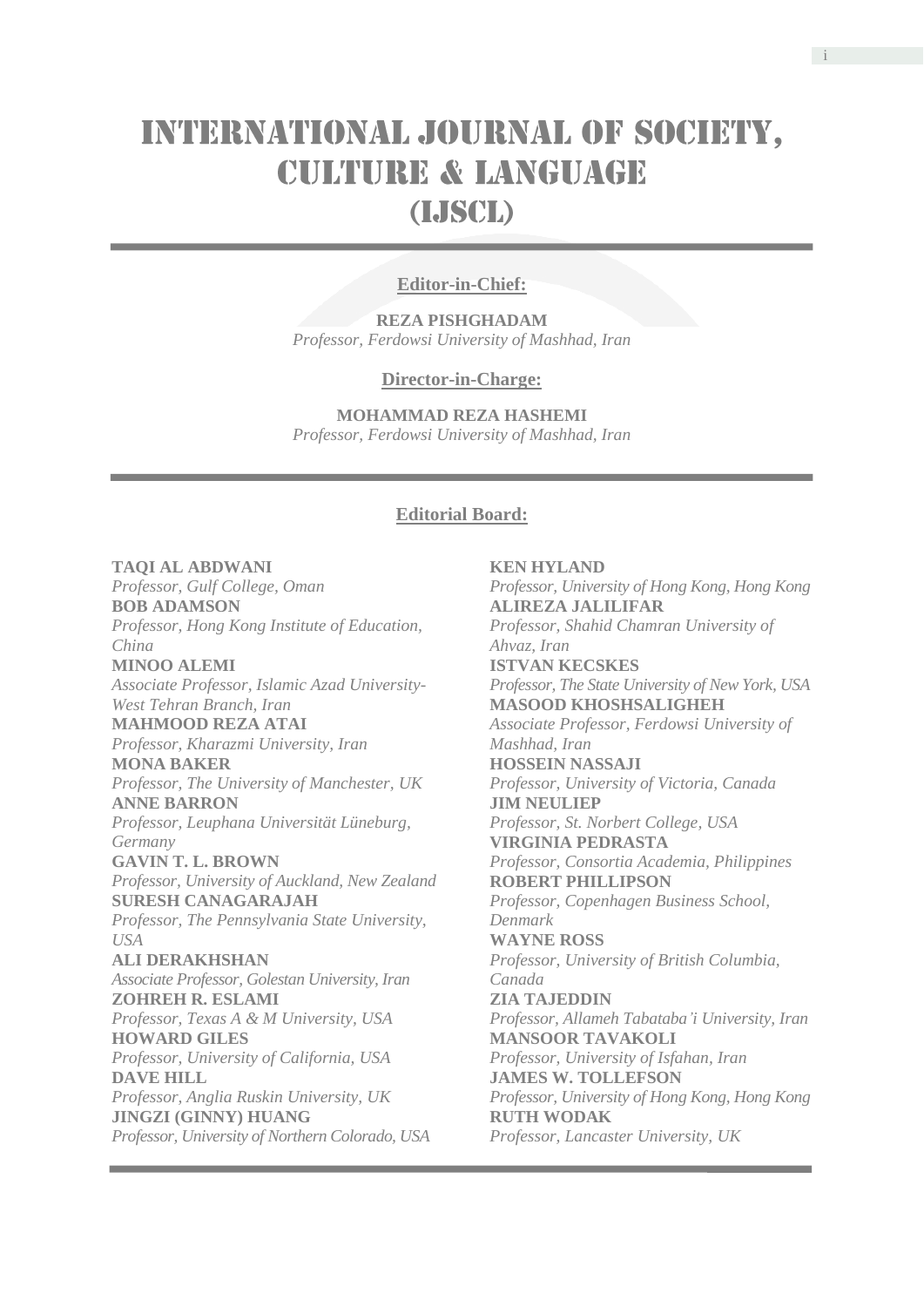## **Editorial Office:**

[ijscl.editorial@yahoo.com](mailto:ijscl.editorial@yahoo.com) journal@ijscl.net

#### **Executive Manager:**

**SHAGHAYEGH SHAYESTEH** *Assistant Professor, Ferdowsi University of Mashhad, Iran*

## **Language Editor:**

#### **ELHAM NAJI MEIDANI**

*Assistant Professor, Ferdowsi University of Mashhad, Iran*

## **Aims & Scope**

International Journal of Society, Culture & Language is an academic journal with a special interest in issues arising at the intersection of intercultural communication, social institutions and processes, and interlingual interactions. The journal is multidisciplinary in nature and international in scope. Its purpose is to encourage scholarship, to enlighten the reader, to stimulate thought and discussion, and to promote appropriate cross-cultural and cross-linguistic communication.

*IJSCL* publishes papers written in a clear and pedagogic style that respect the interests and needs of readers of several levels of expertise in various countries and disciplines.

*IJSCL* is published without subscription, two times per year, by Lulu Press. Articles are published online in the form of PDF files that may be freely downloaded.

Articles, book reviews, and short notes published in the *IJSCL* will deal explicitly with the relevant topics and will be judged by the editorial office as appropriate for publication in the journal on the basis of their scholarship, originality, and relevance.

## **Publication Information**

| 2329-2210                                                   |
|-------------------------------------------------------------|
| Katibeh-ILCRG                                               |
| Independent                                                 |
| March and September                                         |
| American English                                            |
| Abstracted & Indexed:<br>Yes                                |
| <b>Yes</b>                                                  |
| Double-Blind, Peer-Reviewed                                 |
| 1 to 3 months                                               |
| <b>Intercultural Communication, Social Language Studies</b> |
|                                                             |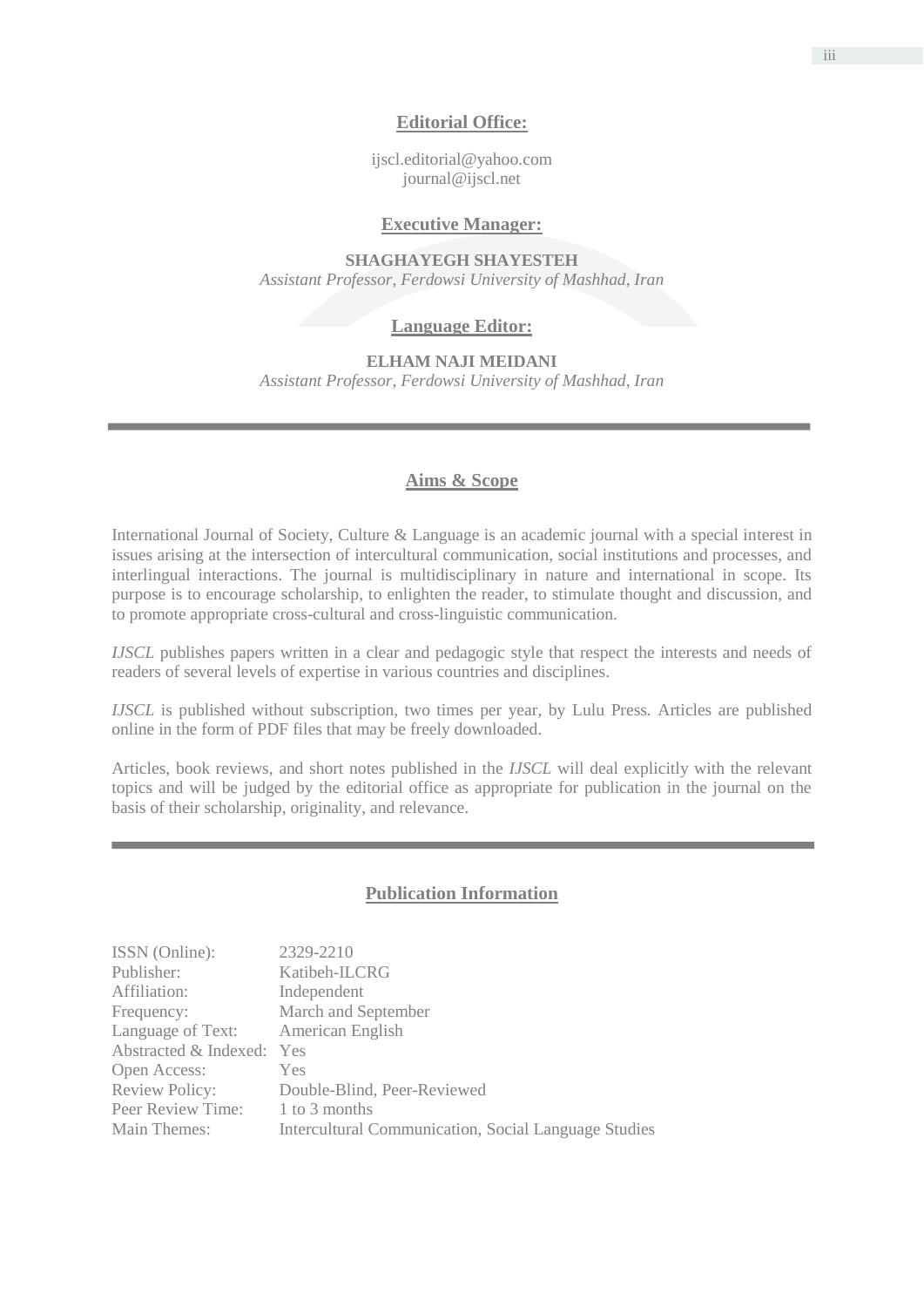Responsibility for the accuracy of quoted and referenced material rests solely with the author(s) of the item in which such material appears.

Opinions expressed in these articles are those of the authors and do not necessarily reflect the views of the editors of the *IJSCL.*

#### **No Unauthorized Photocopying**

The articles are in copyright. Subject to statutory exception no reproduction of any part may take place without the written permission of the International Journal of Society, Culture & Language Press.

#### **Contributors to this Issue:**

**Rosa María Pacheco Baldó** *University of Alicante, Spain* **Ainur T. Bayekeyeva** *L.N.Gumilyov Eurasian National University, Republic of Kazakhestan* **Saule Zh. Tazhibayeva** *L.N.Gumilyov Eurasian National University, Republic of Kazakhestan* **Aigul A. Shaheen** *L.N.Gumilyov Eurasian National University, Republic of Kazakhestan* **Zhainagul S. Beisenova** *L.N.Gumilyov Eurasian National University, Republic of Kazakhestan* **Gulnar Beysenkyzy Mamayeva** *L.N.Gumilyov Eurasian National University, Republic of Kazakhestan* **Masoomeh Estaji** *Allameh Tabataba'i University, Iran* **Zahra Jahanshiri** *Khatam University, Iran* **Irina A. Golubovskaya** *Taras Shevchenko National University of Kyiv, Ukraine* **Daria D. Kharitonova** *Taras Shevchenko National University of Kyiv, Ukraine* **Natalia V. Rudaya** *Taras Shevchenko National University of Kyiv, Ukraine* **Morteza Hosseinzadeh** *University of Sistan and Baluchestan, Iran* **Farrokhlagha Heidari** *University of Sistan and Baluchestan, Iran* **Yazdan Choubsaz** *Sultan Qaboos University, Oman*

**Firdaus G. Khisamitdinova** *Kazan Federal University, Russia* **Nuermaymayti Nuersyati** *Kazan Federal University, Russia* **Elvira N. Denmukhametova** *Kazan Federal University, Russia* **Kadriya S. Fatkhullova** *Kazan Federal University, Russia* **Mashudi Mashudi** *State Islamic Institute Jember, Indonesia* **Agung Nurmansyah** *Universitas Sahid Surakarta, Indonesia* **Natalya Ryafikovna Saenko** *Moscow Polytechnic University, Russia* **Asep Nurjamin** *Institut Pendidikan Indonesia Garut, Indonesia*  **Svetlana Rafaelyevna Sharifullina** *Kazan Federal University, Russia* **Christopher McKinley** *Montclair State University, USA* **Yam Limbu** *Montclair State University, USA* **P. Ganesan** *Vellore Institute of Technology, India* **Gulzhan Shokym** *K.Zhubanov Aktobe Regional University, Republic of Kazakhstan* **Elmira Burankulova** *K.Zhubanov Aktobe Regional University, Republic of Kazakhstan* **Kyrmyzy Yessenova** *Baishev University, Republic of Kazakhstan* **Aigul Sarbassova** *K.Zhubanov Aktobe Regional University, Republic of Kazakhstan*